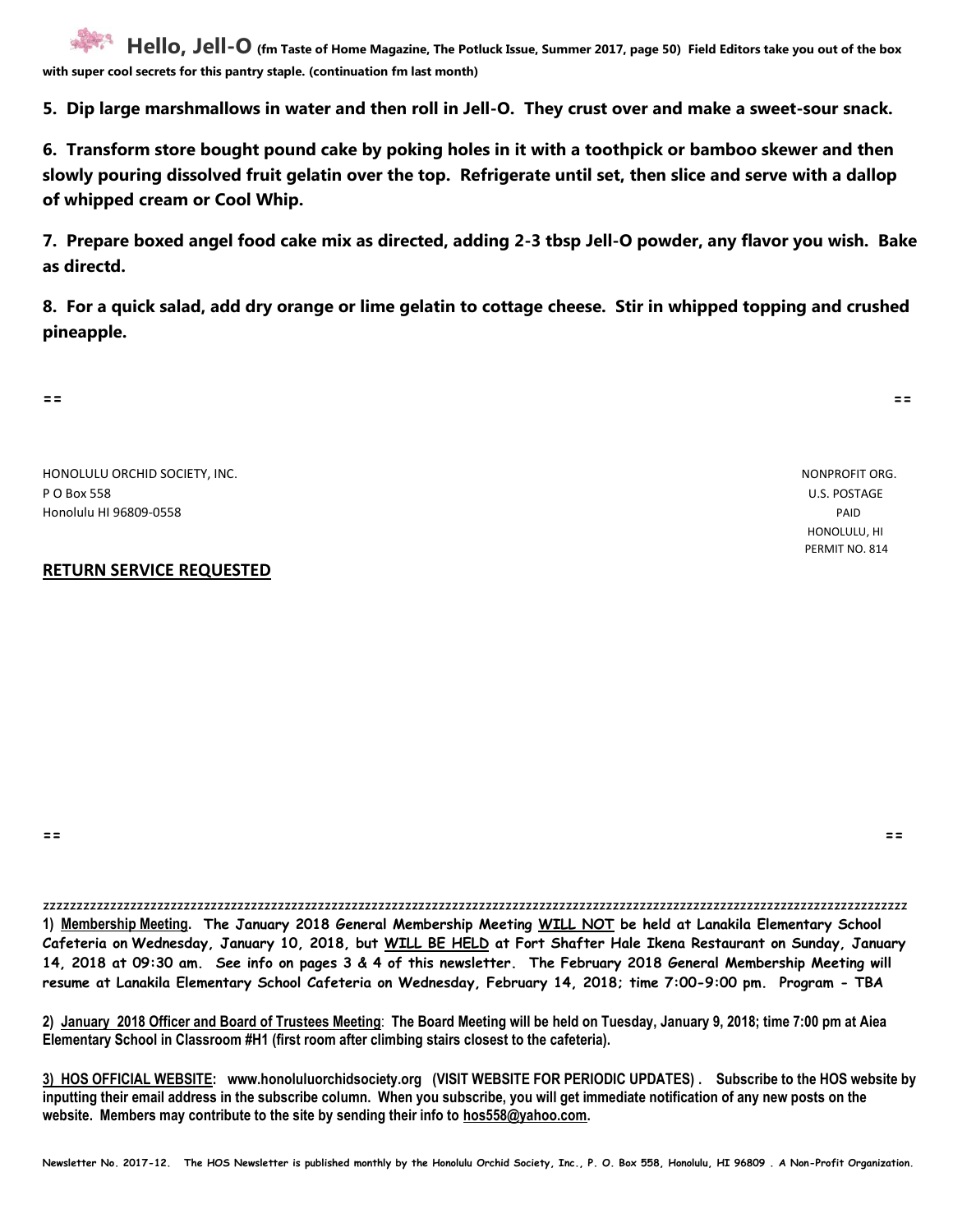## **HONOLULU ORCHID SOCIETY MONTHLY NEWSLETTER No. 2017-12**

 **HOS GENERAL MEETING** 

 Date: **Wednesday, December 13, 2017** Time/Place: **7:00 pm to 9:00 pm - Lanakila Elementary School Cafeteria** Program: **"Family Night - "Family Christmas Potluck"**



**A-L-O-H-A M-E-M-B-E-R-S**

Mele Kalikimaka and Hau'oli Makahiki Hou**...It is the close of calendar year 2017 and we invite our members, their families and friends to our Family Christmas Pot Luck . It's a good time to reflect on all the wonders and events we have experienced during 2017 and share with one another the spirit of the holiday season. A few games are in the makings for fun too.** 

**Bring your favorite food to share.....be it appetizers, side dishes, main entrees, casseroles, soups, desserts, etc. If no can cook, too busy or stressed out to prepare a dish, that's okay--- just bring yourself and enjoy the evening with the rest of your orchid family. Paper goods and Beverage will be provided by HOS Refreshment Committee.....Label your utensils and serving dishes you personally bring with your name so that it can be returned to you.**

**Bring food items between 6:00-6:20 pm to allow time for check in & recording of your entree prior to placement on the buffet tables-----a 3 x 5 card will be given to you to write the name of your entree and your name which you will then place with your entree on the serving tables-----and to allow time for set-up prior to feasting of all the onolicious foods. We want to start eating at 6:30 pm.**

**There will be NO PLANT COMMENTARY AND CULTURE AWARD JUDGING for this evening.**

**Guests are more than welcome to attend. There is ample free parking in front of the cafeteria. The festivities and clean up ends by 9 pm.** 



## **MAHALO NUI LOA**

Mahalo **Roy Tokunaga** for your "Orchid Growing 105" handout and lesson of the best fertilizer and other pointers on what to do and use to facilitate healthy growth of plant and root systems of orchids. We also appreciated your "Catch of the Day" plants brought in for sale. All who purchased plants were happy with their "catch".

Mahalo to the following members and Refreshment Committee who brought in a great assortment of goodies to share with those in attendance at our November meeting - **Ruth Chun** - Fried Calamari; **Brian Tamamoto & Marilyn Inouye** - Lumpia; **Kate Leonard & Ian Sandison** - Pulled Pork w/Sweet Bread Rolls; **Ron Yamauchi** - Gon Lo Mein; **Williette Wong** - Brownies; **Carol De Witt** - Fudge Covered Hostess Twinkies; **Ken & Aileen Ching** - Mexican Dip w/Tortilla Chips; **Jackie Lai** - Lemon Bars; **Charlotte Yamamoto** - Fried Tofu Salad; **Kathy Sakuda** - Beef Broccoli w/Hong Kong Style Noodles; **Beaudine Ma** - Almond Float; **Ann Geschwandtner** - Russian Tea Cookies, Jam Filled Cookies & Apple Bananas; **Bob & JoAnn Higuchi** - Ham & Cheese Puffs; **Keiki** - Mochi fm Hilo; **Gobble, Gobble fm Thanksgiving Turkey (anonymous)** - Boiled Peanuts & Fresh Cut Apples; and **Refreshment Committee** - Red Seedless Grapes and Peach & Tropical Punch and Water. Your donations are truly appreciated! And as a reminder to all who bring refreshments in -- please inform our Refreshment/Hospitality Committee of what you bring to share when you drop off your item at the refreshment table. Much appreciated!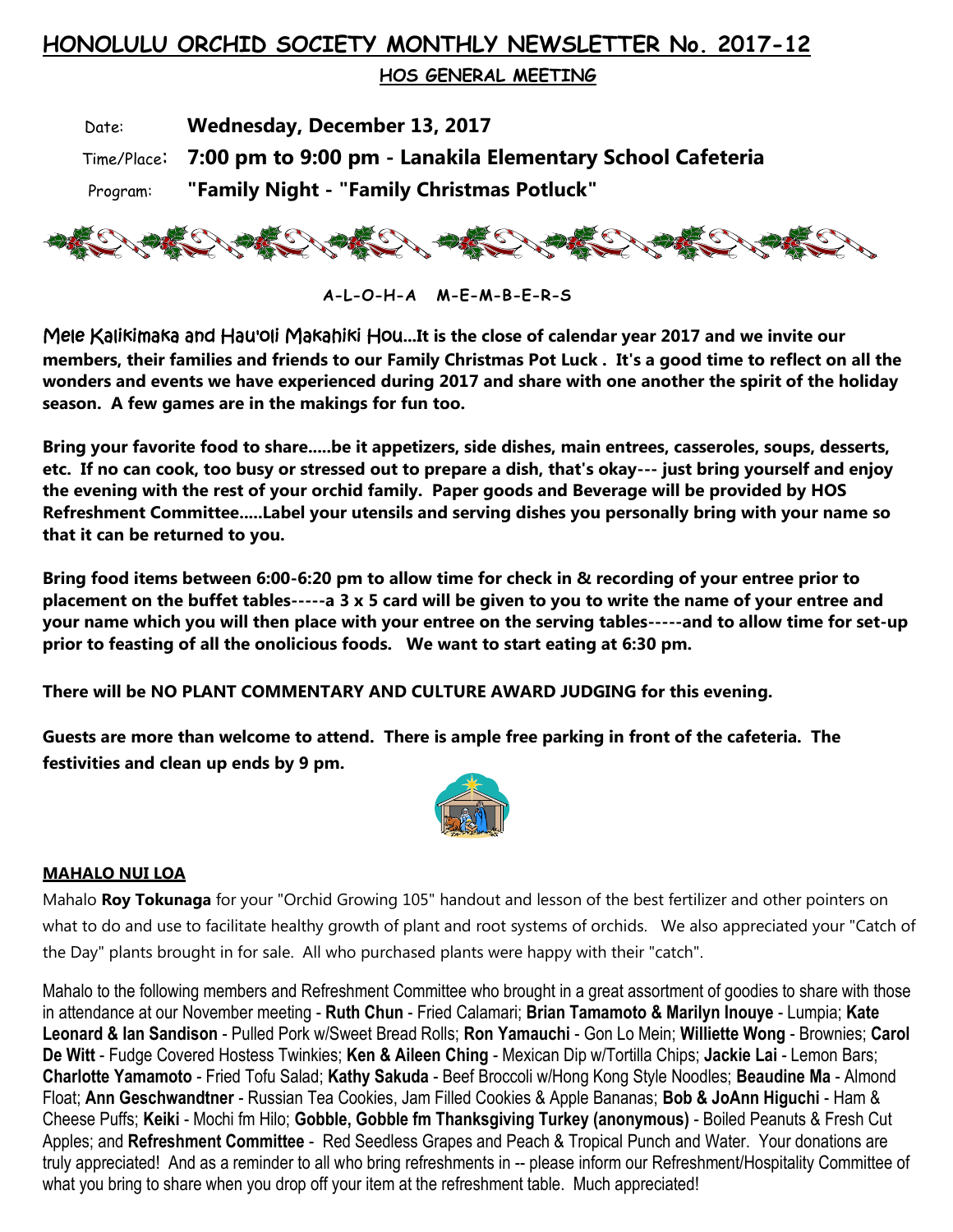**November 2017 Culture Awards: 1st Place: Bulb. Wilbur Chang ; Owner: Kate Leonard & Ian Sandison 2nd Place: Liparis gibbasa; Owner: Adam Almeida 3rd Place: Laelia L. rubescens; Owner: Ruth Chun Congratulations to all!** 

**WELCOME 2017-2018 NEW MEMBERS!** We welcome our newest 2017-2018 HOS members **Hans Kashiwabara** and **Garrett Murata** both of Honolulu HI. Thank you for joining!

**2017 ORCHIDIST OF THE YEAR** - **Nominations are now being accepted for 2017 Orchidist of the Year**. The 2017 Orchidist of the Year will be announced at the 2018 Annual Business & General Membership Meeting and Installation Banquet. Submit written justification that showcase the individual's outstanding attributes that qualifies the person as Orchidist of the Year, Nominations must be submitted by Friday, December 8, 2017. Mail to HOS, P O Box 558, Honolulu HI 96809-0558 Attn: Orchidist of the Year.

## **RESERVE THIS DATE ON YOUR CALENDAR**

**2018 ANNUAL GENERAL MEMBERSHIP BUSINESS MEETING AND INSTALLATION BANQUET**. Calendar year 2018 Officers and Board of Trustees will be sworn into office at the Honolulu Orchid Society's 2018 first Annual Business & General Membership Meeting and Installation Banquet. The meeting and banquet will be held at the **Fort Shafter Hale Ikena Restaurant Bldg. 711, Morton Drive on Sunday, January 14, 2018 starting at 9:30 am.** Mark your calendar to keep the date and time open, **fill in and submit your reservation form with payment by Friday, December 29, 2017**, included in this newsletter, or **see Carol De Witt for a blank form at the December 2016 general membership meeting** and we'll see you there.

It is a Sunday Brunch Buffet with an array of fresh fruits, assorted fresh vegetables, pastries, create your own omelet station, craving station, hot breakfast and lunch entrees, desserts and beverages. **The cost is \$33.00 per person (age 11 & above), and \$20.00 per child (age 3 to 10 years old).**

We look forward to the membership attending. We **strongly encourage** you all to verify and have your personal identification and vehicle registration, vehicle no-fault insurance and vehicle safety inspection papers up-to-date. **If they are not current, you will not be allowed onto the military base.** Student members must have current driver's license, state ID or passport. Your student ID will not be accepted as a form of current ID.

**TAKE NOTE; Entry Passes onto Fort Shafter will be issued at the Pass & ID Office after the security guard at the entrance gate directs you to the office for all those who do not have a military sticker on their POV.** All vehicle operators must show a current driver's license, current vehicle registration, current no-fault insurance card and current vehicle safety inspection. Provide ages of children attending event, if applicable. Passengers must have current ID (driver's license, State ID, or Passport) on hand should the security guards and Pass & ID Office personnel ask for them. **Please arrive at least 30 minutes prior to the start of our program as the check in at the Pass and ID Office may take a while if there is a long line of people being processed.**

**2018 HOS MEMBERSHIP** - **2017 calendar membership expires December 31, 2017**. We look forward to new and renewed memberships within Honolulu Orchid Society. Submit the 2018 HOS Membership Application Form which is included in this newsletter; or you may see Carol De Witt at the General Meeting for a form. Please return your completed form with current mailing address and other information as requested on the form with your check made payable to Honolulu Orchid Society and mail to HOS Membership Committee, P O Box 558, Honolulu HI 96809-0558. Mahalo! New members who joined since late September 2017 are current for calendar year 2018.

!**REMINDER TO MEMBERS**: INFORM HOS OF YOUR NEW MAILING ADDRESS WHEN YOU MOVE; otherwise you will miss receiving your monthly newsletter and yearly Na Okika journal -- download from the HOS website a copy of the HOS membership registration form and submit your change of address to us or inform us through email or a short letter or see Carol @ the meeting